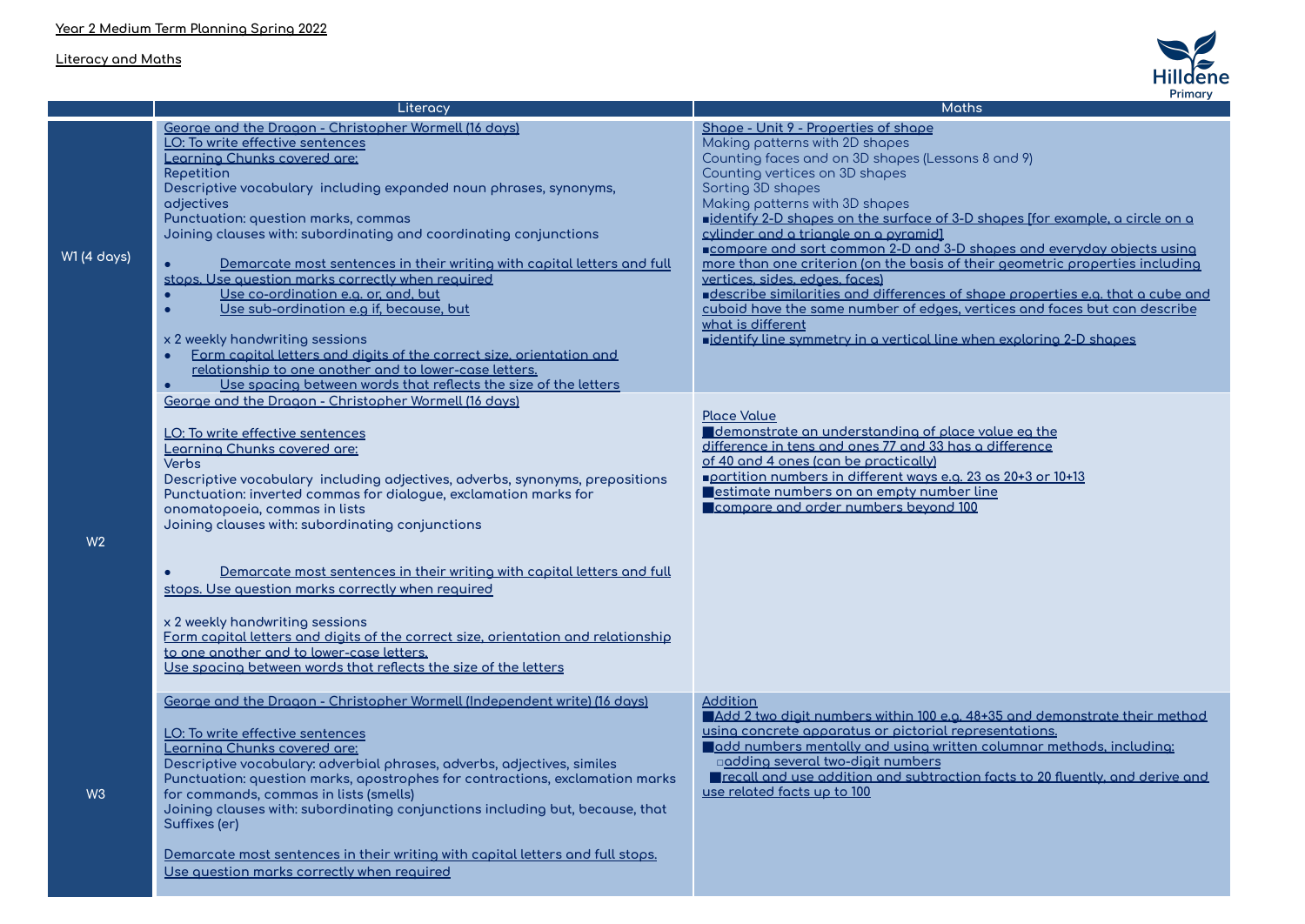| Use co-ordination e.g. or, and, but                                |                                                                                                                                                         |                                                                                                                                                                                                                                               |
|--------------------------------------------------------------------|---------------------------------------------------------------------------------------------------------------------------------------------------------|-----------------------------------------------------------------------------------------------------------------------------------------------------------------------------------------------------------------------------------------------|
|                                                                    | Write about real events, recording these simply and clearly)                                                                                            |                                                                                                                                                                                                                                               |
|                                                                    |                                                                                                                                                         |                                                                                                                                                                                                                                               |
| x 2 weekly handwriting sessions                                    |                                                                                                                                                         |                                                                                                                                                                                                                                               |
|                                                                    | Form capital letters and digits of the correct size, orientation and relationship<br>to one another and to lower-case letters.                          |                                                                                                                                                                                                                                               |
|                                                                    | <u>Use spacing between words that reflects the size of the letters</u>                                                                                  |                                                                                                                                                                                                                                               |
|                                                                    | George and the Dragon - Christopher Wormell (Independent write) (16 days)                                                                               | Subtraction<br>solve 3 step problems with addition and subtraction within 100:                                                                                                                                                                |
| LO: To plan a narrative story                                      |                                                                                                                                                         | ogoplying their increasing knowledge of mental and written methods                                                                                                                                                                            |
| LO: To write for a given purpose<br>LO: To edit a piece of writing |                                                                                                                                                         | add and subtract numbers mentally and using written columnar methods.<br>including:                                                                                                                                                           |
|                                                                    |                                                                                                                                                         | asubtracting two-digit numbers e.g. 74-33<br>amental calculations where regrouping is required (e.g. 91-73)                                                                                                                                   |
|                                                                    | Demarcate most sentences in their writing with capital letters and full stops.                                                                          | ■begin to solve + and - in columns without crossing boundaries                                                                                                                                                                                |
|                                                                    | Use question morks correctly when required                                                                                                              | Trecognise and use the inverse relationship between addition and subtraction                                                                                                                                                                  |
| x 2 weekly handwriting sessions<br>$\bullet$                       | Form capital letters and digits of the correct size, orientation and                                                                                    | and use this to check calculations and solve missing number problems<br>(involving a two-digit number and 1s or 10s).                                                                                                                         |
| $\bullet$                                                          | relationship to one another and to lower-case letters.<br>Use spacing between words that reflects the size of the letters                               | solve more complex missing number problems e.g. 14 + ? - 3 = 17.                                                                                                                                                                              |
|                                                                    |                                                                                                                                                         |                                                                                                                                                                                                                                               |
|                                                                    | The Day the Crayons Quit - Drew Darwell (16 days)                                                                                                       | <b>Multiplication/Division</b><br>grecall x facts for x2, 5 and 10 using the multiplication (x) and equals (=) signs                                                                                                                          |
| LO: To write effective sentences<br>Learning Chunks covered are:   |                                                                                                                                                         | solve problems involving multiplication, using materials, arrays, repeated<br>addition, mental methods, and multiplication facts, including problems in                                                                                       |
|                                                                    | Descriptive vocabulary: adverbial phrases, adverbs, adjectives, similes<br>Punctuation: question marks, apostrophes for contractions, exclamation marks | contexts<br>solve word problems that involve more than one step                                                                                                                                                                               |
|                                                                    | for commands, commas in lists (smells)<br>Joining clauses with: subordinating conjunctions including but, because, that                                 | Count in 3s to solve multiplication problems for the 3x table                                                                                                                                                                                 |
| Suffixes (er)                                                      |                                                                                                                                                         | Money<br><b>Indee of the Second Second Second Second Second Second Second Second Second Second Second Second Second Second Second Second Second Second Second Second Second Second Second Second Second Second Second Second Second Secon</b> |
|                                                                    | Demarcate most sentences in their writing with capital letters and full                                                                                 | solve simple problems in a practical context involving addition and<br>subtraction of money of the same unit, including giving change with                                                                                                    |
|                                                                    | stops. Use question marks correctly when required                                                                                                       | appropriate amounts (e.g. change from £1 or change from £50 e.g. £50 - £36)                                                                                                                                                                   |
| exclamations and commands                                          | Use sentences with different forms - statements, questions,                                                                                             |                                                                                                                                                                                                                                               |
|                                                                    |                                                                                                                                                         |                                                                                                                                                                                                                                               |
| x 2 weekly handwriting sessions<br>$\bullet$                       | Form capital letters and digits of the correct size, orientation and                                                                                    |                                                                                                                                                                                                                                               |
| $\bullet$                                                          | relationship to one another and to lower-case letters.<br>Use spacing between words that reflects the size of the letters                               |                                                                                                                                                                                                                                               |
|                                                                    | The Day the Crayons Quit - Drew Darwell (independant write)                                                                                             | Fractions                                                                                                                                                                                                                                     |
| $(16 \text{ days})$<br>$\bullet$                                   | Demarcate most sentences in their writing with capital letters and full                                                                                 | <b>The recognise, find, name and write fractions</b> $\frac{1}{2}$ , $\frac{1}{4}$ , $\frac{1}{2}$ and $\frac{3}{4}$ of a length, shape, set<br>of objects or quantity using objects (INCLUDE 2/4)                                            |
|                                                                    | stops. Use question marks correctly when required<br>Use co-ordination e.g. or, and, but                                                                | <b>Precognise the equivalence of </b> $\frac{1}{2}$ and $\frac{2}{4}$ in proctical contexts and when<br>countino in froctions                                                                                                                 |
|                                                                    | Write about real events, recordina these simply and clearly)                                                                                            | find and compare fractions of amounts, for example, $\frac{1}{4}$ of £20 = £5 which is                                                                                                                                                        |
|                                                                    |                                                                                                                                                         | greater than 1/2 of £8                                                                                                                                                                                                                        |

**W4**

**W5**

**W6**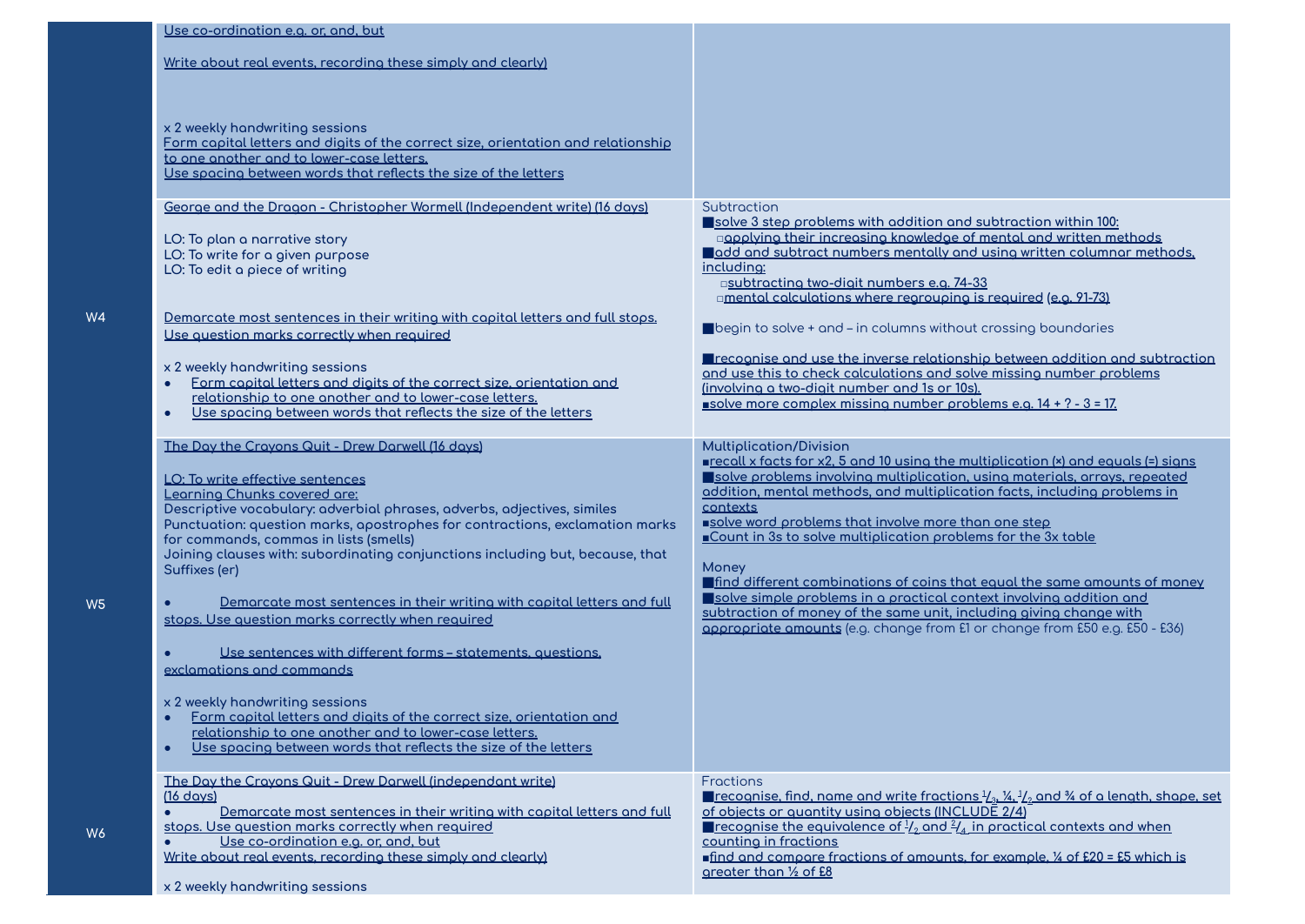|                | Form capital letters and digits of the correct size, orientation and<br>$\bullet$<br>relationship to one another and to lower-case letters.<br>Use spacing between words that reflects the size of the letters<br>$\bullet$                                                                                                                                                                | Time<br><b>Intelland write the time to (o'clock, half past, quarter past and) quarter to the</b><br>hour and draw the hands on a clock face to show these times<br><b>Intelland write the time to five minutes and draw the hands on a clock face to</b><br>show these times                                                                                                                                                                                                              |
|----------------|--------------------------------------------------------------------------------------------------------------------------------------------------------------------------------------------------------------------------------------------------------------------------------------------------------------------------------------------------------------------------------------------|-------------------------------------------------------------------------------------------------------------------------------------------------------------------------------------------------------------------------------------------------------------------------------------------------------------------------------------------------------------------------------------------------------------------------------------------------------------------------------------------|
|                | Weekly writing outcome - character description / setting / prediction / narrative<br>(George and the Dragon) / letter (Day the Crayon Quit)<br>Non-fiction evidence - Saint George (fact file), instructions (from D&T or science) /<br>report or letter (geography)                                                                                                                       |                                                                                                                                                                                                                                                                                                                                                                                                                                                                                           |
|                | <b>Stardust</b>                                                                                                                                                                                                                                                                                                                                                                            | measuring / scales                                                                                                                                                                                                                                                                                                                                                                                                                                                                        |
| W <sub>1</sub> | Demarcate most sentences in their writing with capital letters and full<br>stops. Use question marks correctly when required<br>Use co-ordination e.g. or, and, but<br>Write about real events, recording these simply and clearly)                                                                                                                                                        | Choose and use appropriate standard units to estimate and measure mass<br>(kg/g); capacity (litres/ml) to the nearest appropriate unit, using scales and<br>measuring vessels (not converting units<br><b>Compare and order mass, volume/capacity and record the results using &gt;, &lt;</b><br>$and = (within the same measurement e.g. 309 > 239)$<br>Read scales in divisions of ones, twos, fives and tens in a practical situation<br>where NOT all numbers on the scale are aiven. |
|                | Demorcate most sentences in their writing with copital letters and full                                                                                                                                                                                                                                                                                                                    | Froctions - Unit 10                                                                                                                                                                                                                                                                                                                                                                                                                                                                       |
| W <sub>2</sub> | stops. Use question marks correctly when required<br>Use sentences with different forms - statements, questions,<br>exclamations and commands                                                                                                                                                                                                                                              | Introducing whole and parts<br>Making equal parts<br>Recognising a half<br>Finding a half<br>Recognising a quarter<br>■count in quarters up to 10 from any number                                                                                                                                                                                                                                                                                                                         |
|                |                                                                                                                                                                                                                                                                                                                                                                                            | ■recognise, find, name and write fractions $\frac{1}{3}$ , $\frac{1}{4}$ , $\frac{1}{2}$ and $\frac{3}{4}$ of a length, shape, set<br>of objects or quantity using objects (INCLUDE 2/4)                                                                                                                                                                                                                                                                                                  |
|                | Demarcate most sentences in their writing with capital letters and full<br>stops. Use question marks correctly when required                                                                                                                                                                                                                                                               | Fractions - Unit 10<br>Finding a quarter<br>Unit fractions<br>Understanding other fractions                                                                                                                                                                                                                                                                                                                                                                                               |
| W <sub>3</sub> | Use co-ordination e.g. or, and, but<br>$\bullet$                                                                                                                                                                                                                                                                                                                                           | $\frac{1}{2}$ and 2/4                                                                                                                                                                                                                                                                                                                                                                                                                                                                     |
|                | Write about real events, recording these simply and clearly)<br>$\bullet$<br>Use of contractions<br>$\bullet$                                                                                                                                                                                                                                                                              | $\frac{3}{4}$<br><b>recognise the equivalence of <math>\frac{1}{2}</math> and <math>\frac{2}{4}</math> in practical contexts and when</b><br>counting in fractions<br>find and compare fractions of amounts, for example, 1/4 of £20 = £5 which is<br>areater than 1/2 of £8                                                                                                                                                                                                              |
| W4             | LO: To plan a narrative story<br>LO: To write for a given purpose<br>LO: To edit a piece of writing                                                                                                                                                                                                                                                                                        | <b>Fractions - Unit 10</b><br>Understanding a whole<br>Understanding whole and parts<br>Counting in halves                                                                                                                                                                                                                                                                                                                                                                                |
|                | Demarcate most sentences in their writing with capital letters and full<br>stops. Use question marks correctly when required                                                                                                                                                                                                                                                               | Counting in quarters                                                                                                                                                                                                                                                                                                                                                                                                                                                                      |
|                | Produce a variety of written pieces for different purposes, maintaining form<br>$\bullet$<br>when: writing narratives about personal experiences and those of others<br>(real and fictional), writing about real events and writing poetry (Write<br>effectively and coherently for different purposes, drawing on their reading<br>to inform the vocabulary and grammar of their writing) |                                                                                                                                                                                                                                                                                                                                                                                                                                                                                           |